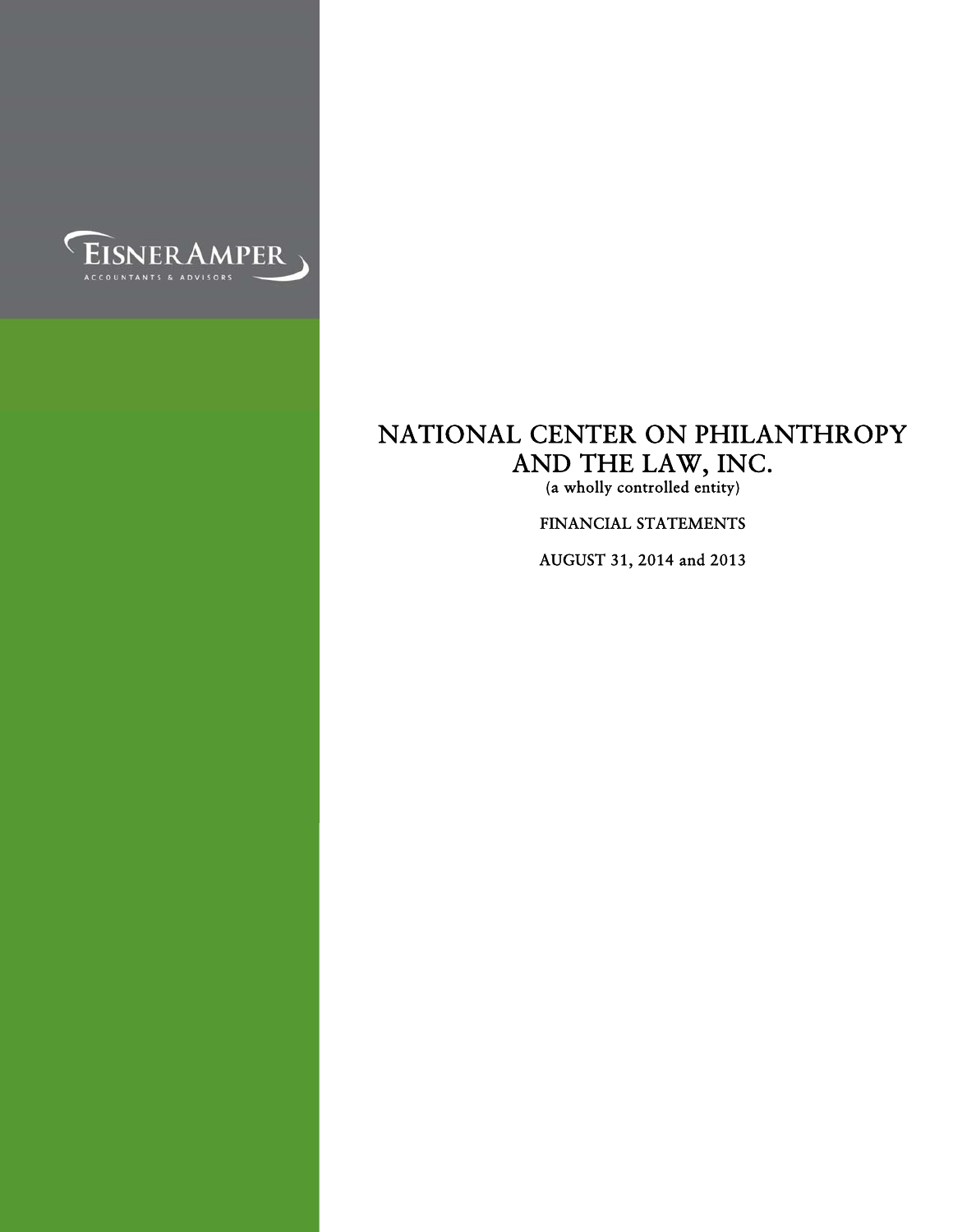

EisnerAmper LLP 750 Third Avenue New York, NY 10017-2703 T 212.949.8700 F 212.891.4100

www.eisneramper.com

## **INDEPENDENT AUDITORS' REPORT**

Board of Directors National Center on Philanthropy and the Law, Inc. New York, New York

#### **Report on the Financial Statements**

We have audited the accompanying financial statements of the National Center on Philanthropy and the Law, Inc. (a wholly controlled entity) (the "Center"), which comprise the statements of financial position as of August 31, 2014 and 2013, and the related statements of activities, functional expenses, and cash flows for the years then ended, and the related notes to the financial statements.

#### *Management's Responsibility for the Financial Statements*

The Center's management is responsible for the preparation and fair presentation of these financial statements in accordance with accounting principles generally accepted in the United States of America; this includes the design, implementation, and maintenance of internal control relevant to the preparation and fair presentation of financial statements that are free from material misstatement, whether due to fraud or error.

#### *Auditors' Responsibility*

Our responsibility is to express an opinion on these financial statements based on our audits. We conducted our audits in accordance with auditing standards generally accepted in the United States of America. Those standards require that we plan and perform the audits to obtain reasonable assurance about whether the financial statements are free from material misstatement.

An audit involves performing procedures to obtain evidence about the amounts and disclosures in the financial statements. The procedures selected depend on the auditor's judgment, including the assessment of the risks of material misstatement of the financial statements, whether due to fraud or error. In making those risk assessments, the auditor considers internal control relevant to the organization's preparation and fair presentation of the financial statements, in order to design audit procedures that are appropriate in the circumstances, but not for the purpose of expressing an opinion on the effectiveness of the organization's internal control. Accordingly, we express no such opinion. An audit also includes evaluating the appropriateness of accounting policies used and the reasonableness of significant accounting estimates made by management, as well as evaluating the overall presentation of the financial statements.

We believe that the audit evidence we have obtained is sufficient and appropriate to provide a basis for our audit opinion.

#### *Opinion*

In our opinion, the financial statements referred to above present fairly, in all material respects, the financial position of the National Center on Philanthropy and the Law, Inc. as of August 31, 2014 and 2013, and the changes in its net assets and its cash flows for the years then ended, in accordance with accounting principles generally accepted in the United States of America.

Eisnerfmper LLP

New York, New York May 20, 2015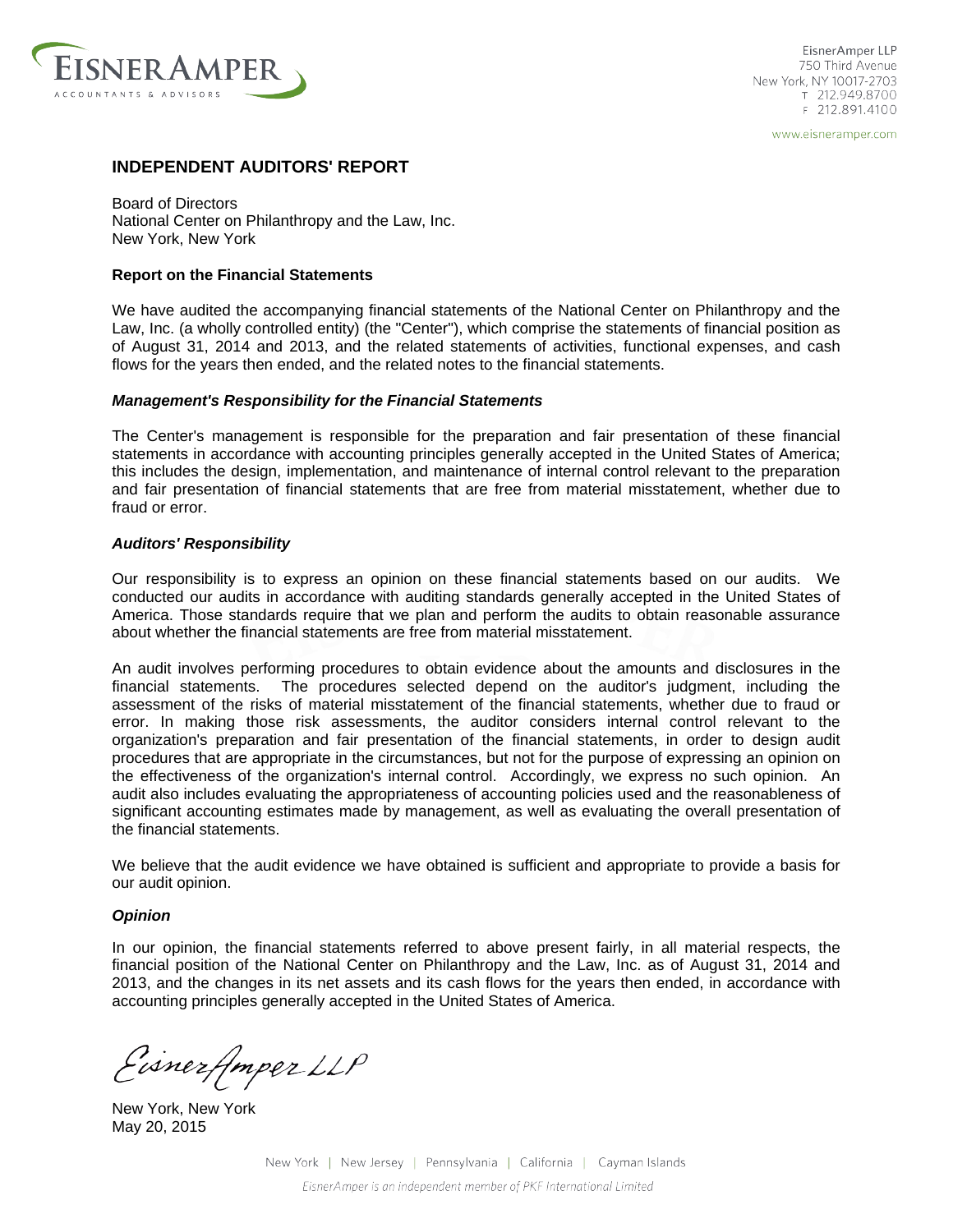(a wholly controlled entity)

## **Statements of Financial Position**

|                                     | August 31,      |                 |  |
|-------------------------------------|-----------------|-----------------|--|
|                                     | 2014            | 2013            |  |
| <b>ASSETS</b>                       |                 |                 |  |
| Cash held by New York University    | \$<br>174,836   | S<br>495.924    |  |
| Investments (see Note B)            | 6,629,290       | 6,039,040       |  |
|                                     | \$6.804.126     | \$ 6,534,964    |  |
| <b>NET ASSETS</b>                   |                 |                 |  |
| Unrestricted                        | 4,179,583<br>S. | \$3,773,194     |  |
| Temporarily restricted (see Note F) | 339,143         | 476,370         |  |
| Permanently restricted (see Note G) | 2,285,400       | 2,285,400       |  |
| Total net assets                    | 6.804.126       | 6,534,964<br>S. |  |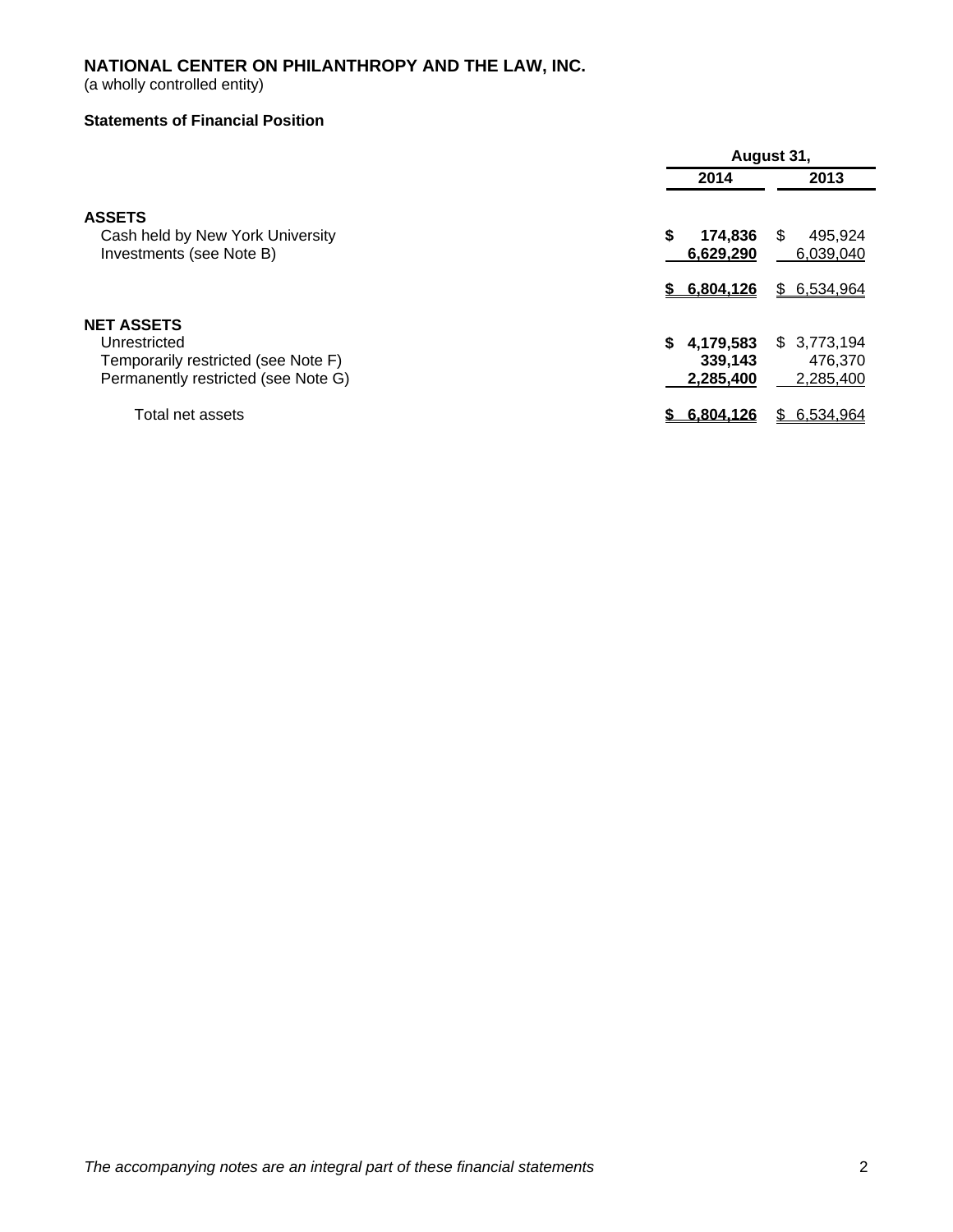(a wholly controlled entity)

#### **Statements of Activities**

|                                       | Year Ended August 31, |                                         |                                  |               |                     |                                         |                                  |               |
|---------------------------------------|-----------------------|-----------------------------------------|----------------------------------|---------------|---------------------|-----------------------------------------|----------------------------------|---------------|
|                                       | 2014                  |                                         |                                  |               | 2013                |                                         |                                  |               |
|                                       | <b>Unrestricted</b>   | <b>Temporarily</b><br><b>Restricted</b> | Permanently<br><b>Restricted</b> | <b>Total</b>  | <b>Unrestricted</b> | <b>Temporarily</b><br><b>Restricted</b> | Permanently<br><b>Restricted</b> | <b>Total</b>  |
| Support and revenue:                  |                       |                                         |                                  |               |                     |                                         |                                  |               |
| Contributions                         | 153,250<br>\$         | 170,000<br>\$                           |                                  | 323,250<br>\$ | 7,900<br>\$         | 195,000<br>\$                           | $\overline{\phantom{a}}$         | \$<br>202,900 |
| Investment earnings                   | 52,326                | 28,777                                  |                                  | 81,103        | 78,049              | 46,773                                  |                                  | 124,822       |
| Net realized and unrealized gains on  |                       |                                         |                                  |               |                     |                                         |                                  |               |
| investments                           | 329,586               | 181,259                                 |                                  | 510,845       | 245,457             | 147,097                                 | ٠                                | 392,554       |
| Other income (see Note E)             | 290,000               |                                         |                                  | 290,000       | 270,000             |                                         |                                  | 270,000       |
| Support and revenue before net assets |                       |                                         |                                  |               |                     |                                         |                                  |               |
| released from restrictions            | 825,162               | 380,036                                 |                                  | 1,205,198     | 601,406             | 388,870                                 |                                  | 990,276       |
| Net assets released from restrictions | 494,803               | (494, 803)                              |                                  |               | 532,098             | (532,098)                               |                                  |               |
| Recovery of funds with deficiencies   | 22,460                | (22, 460)                               |                                  |               | 27,991              | (27, 991)                               |                                  |               |
| Total support and revenue             | 1,342,425             | (137, 227)                              |                                  | 1,205,198     | 1,161,495           | (171, 219)                              |                                  | 990,276       |
| <b>Expenses:</b>                      |                       |                                         |                                  |               |                     |                                         |                                  |               |
| Program services                      | 818,492               |                                         |                                  | 818,492       | 734,789             |                                         |                                  | 734,789       |
| General and administrative            | 58,391                |                                         |                                  | 58,391        | 53,334              |                                         |                                  | 53,334        |
| Fund-raising                          | 59,153                |                                         |                                  | 59,153        | 58,091              |                                         |                                  | 58,091        |
| Total expenses                        | 936,036               |                                         |                                  | 936,036       | 846,214             |                                         |                                  | 846,214       |
| Change in net assets                  | 406,389               | (137, 227)                              |                                  | 269,162       | 315,281             | (171, 219)                              |                                  | 144,062       |
| Net assets - September 1              | 3,773,194             | 476,370                                 | \$2,285,400                      | 6,534,964     | 3,457,913           | 647,589                                 | \$2,285,400                      | 6,390,902     |
| Net assets - August 31                | \$4,179,583           | 339,143                                 | \$2,285,400                      | \$6.804.126   | \$3,773,194         | 476,370<br>S.                           | \$2,285,400                      | \$6,534,964   |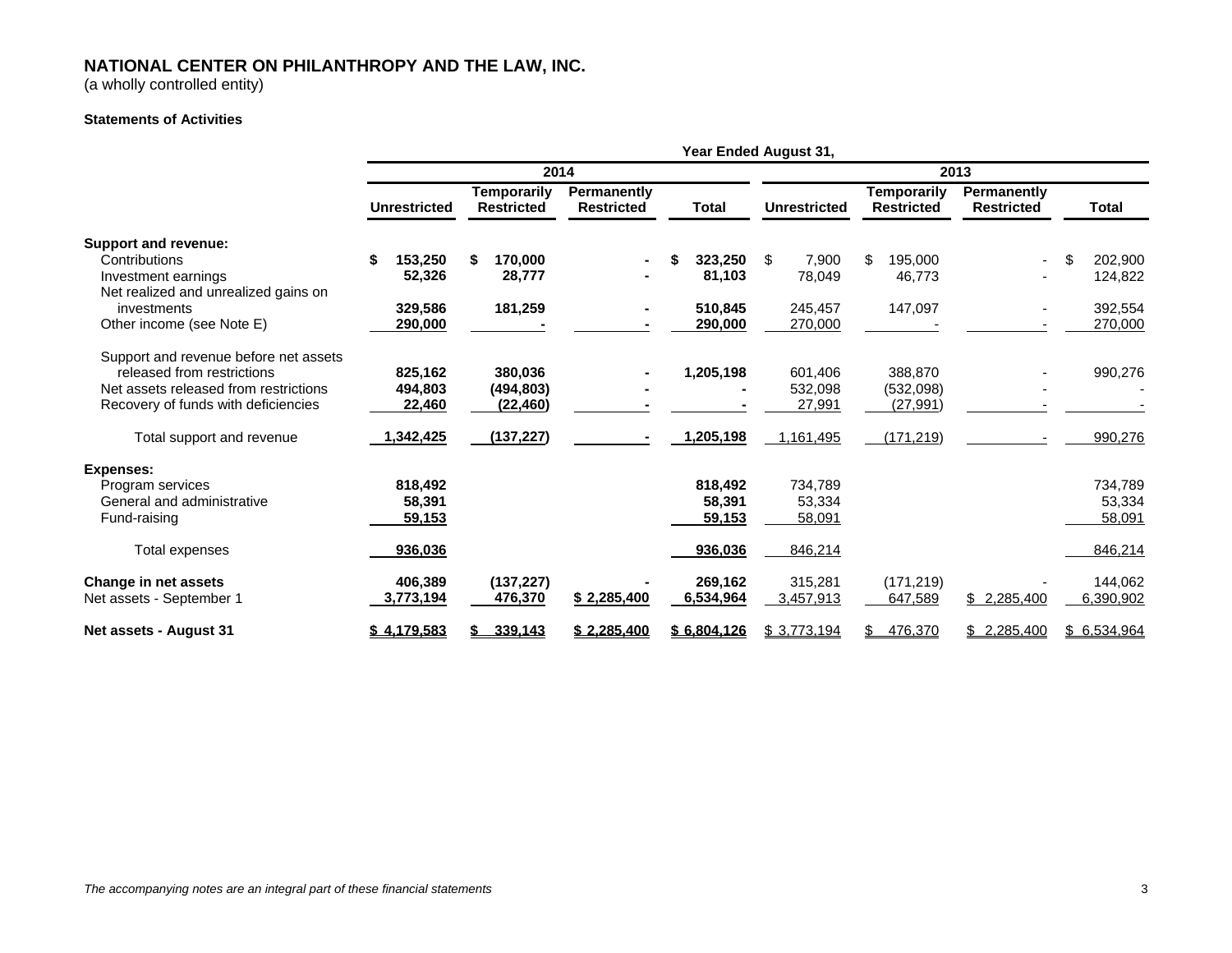(a wholly controlled entity)

## **Statement of Functional Expenses**

## **Year Ended August 31, 2014**

(with summarized financial information for 2013)

|                                 | Program         | <b>General and</b> |                |                     |    | <b>Total Expenses</b> |    |         |
|---------------------------------|-----------------|--------------------|----------------|---------------------|----|-----------------------|----|---------|
|                                 | <b>Services</b> |                    | Administrative | <b>Fund-Raising</b> |    | 2014                  |    | 2013    |
| <b>Salaries</b>                 | \$<br>380,940   | \$                 | 38,067         | \$<br>40,336        | \$ | 459,343               | \$ | 446,663 |
| Stipends                        | 94,000          |                    |                |                     |    | 94,000                |    | 50,000  |
| Employee benefits               | 52,480          |                    | 5,447          | 5,410               |    | 63,337                |    | 60,868  |
| Payroll taxes                   | 22,841          |                    | 2,201          | 2,476               |    | 27,518                |    | 26,871  |
| Pension contribution            | 34,248          |                    | 3,301          | 3,714               |    | 41,263                |    | 37,337  |
| Professional fees               |                 |                    | 2,564          |                     |    | 2,564                 |    | 2,291   |
| Accounting                      | 13,275          |                    |                |                     |    | 13,275                |    | 13,000  |
| Library services                | 13,360          |                    |                |                     |    | 13,360                |    | 13,360  |
| Books and periodicals           | 29,592          |                    |                |                     |    | 29,592                |    | 24,990  |
| Office supplies and equipment   | 4,104           |                    | 410            | 435                 |    | 4,949                 |    | 2,203   |
| Postage                         | 525             |                    | 53             | 56                  |    | 634                   |    | 1,405   |
| Stationery and printing         | 2,988           |                    |                |                     |    | 2,988                 |    | 3,193   |
| Telephone                       | 175             |                    | 18             | 19                  |    | 212                   |    | 88      |
| Travel                          | 65,559          |                    |                |                     |    | 65,559                |    | 55,956  |
| Meals and meetings              | 33,182          |                    |                |                     |    | 33,182                |    | 29,286  |
| Information technology services | 5,225           |                    | 522            | 553                 |    | 6,300                 |    | 6,300   |
| Rent                            | 58,120          |                    | 5,808          | 6,154               |    | 70,082                |    | 63,000  |
| Memberships                     | 2,878           |                    |                |                     |    | 2,878                 |    | 3,678   |
| Honoraria and awards            | 5,000           |                    |                |                     |    | 5,000                 |    | 5,725   |
| Total expenses                  | 818,492         |                    | 58,391         | 59,153              |    | \$936,036             |    | 846,214 |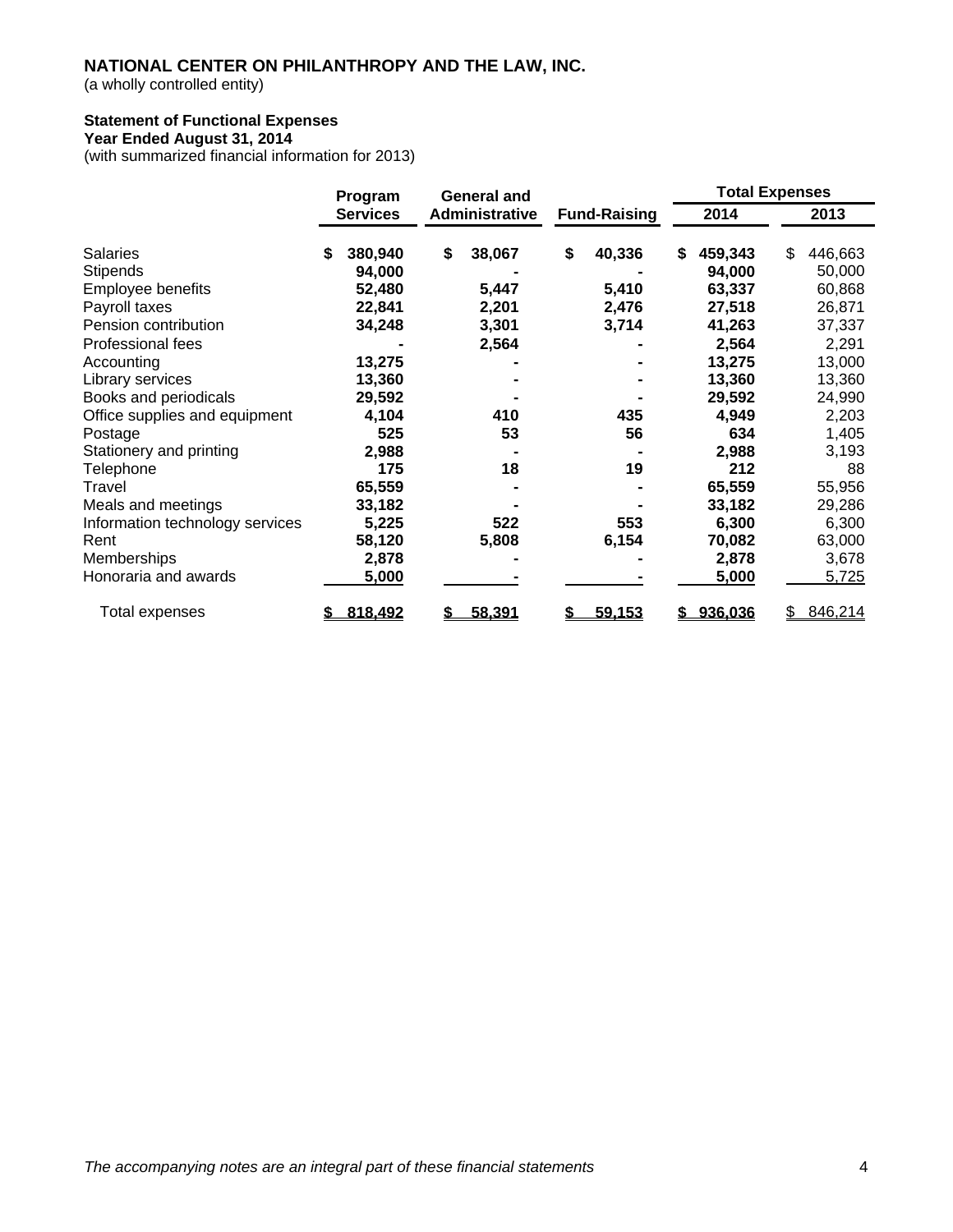(a wholly controlled entity)

#### **Statement of Functional Expenses Year Ended August 31, 2013**

|                                 | Program<br><b>Services</b> | <b>General and</b><br>Administrative | <b>Fund-Raising</b> | Total<br><b>Expenses</b> |
|---------------------------------|----------------------------|--------------------------------------|---------------------|--------------------------|
| <b>Salaries</b>                 | \$<br>370,730              | \$<br>35,733                         | \$<br>40,200        | \$<br>446,663            |
| <b>Stipends</b>                 | 50,000                     |                                      |                     | 50,000                   |
| Employee benefits               | 50,520                     | 4,869                                | 5,479               | 60,868                   |
| Payroll taxes                   | 22,303                     | 2,150                                | 2,418               | 26,871                   |
| Pension contribution            | 30,991                     | 2,987                                | 3,359               | 37,337                   |
| Professional fees               | 593                        | 1,698                                |                     | 2,291                    |
| Accounting                      | 13,000                     |                                      |                     | 13,000                   |
| Library services                | 13,360                     |                                      |                     | 13,360                   |
| Books and periodicals           | 24,990                     |                                      |                     | 24,990                   |
| Office supplies and equipment   | 1,829                      | 176                                  | 198                 | 2,203                    |
| Postage                         | 1,166                      | 112                                  | 127                 | 1,405                    |
| Stationery and printing         | 3,193                      |                                      |                     | 3,193                    |
| Telephone                       | 73                         |                                      | 8                   | 88                       |
| Travel                          | 55,956                     |                                      |                     | 55,956                   |
| Meals and meetings              | 29,286                     |                                      |                     | 29,286                   |
| Information technology services | 5,229                      | 504                                  | 567                 | 6,300                    |
| Rent                            | 52,290                     | 5,040                                | 5,670               | 63,000                   |
| Memberships                     | 3,678                      |                                      |                     | 3,678                    |
| Honoraria and awards            | 5,602                      | 58                                   | 65                  | 5,725                    |
| Total expenses                  | 734,789<br>\$              | \$<br>53,334                         | 58,091<br>\$        | 846,214                  |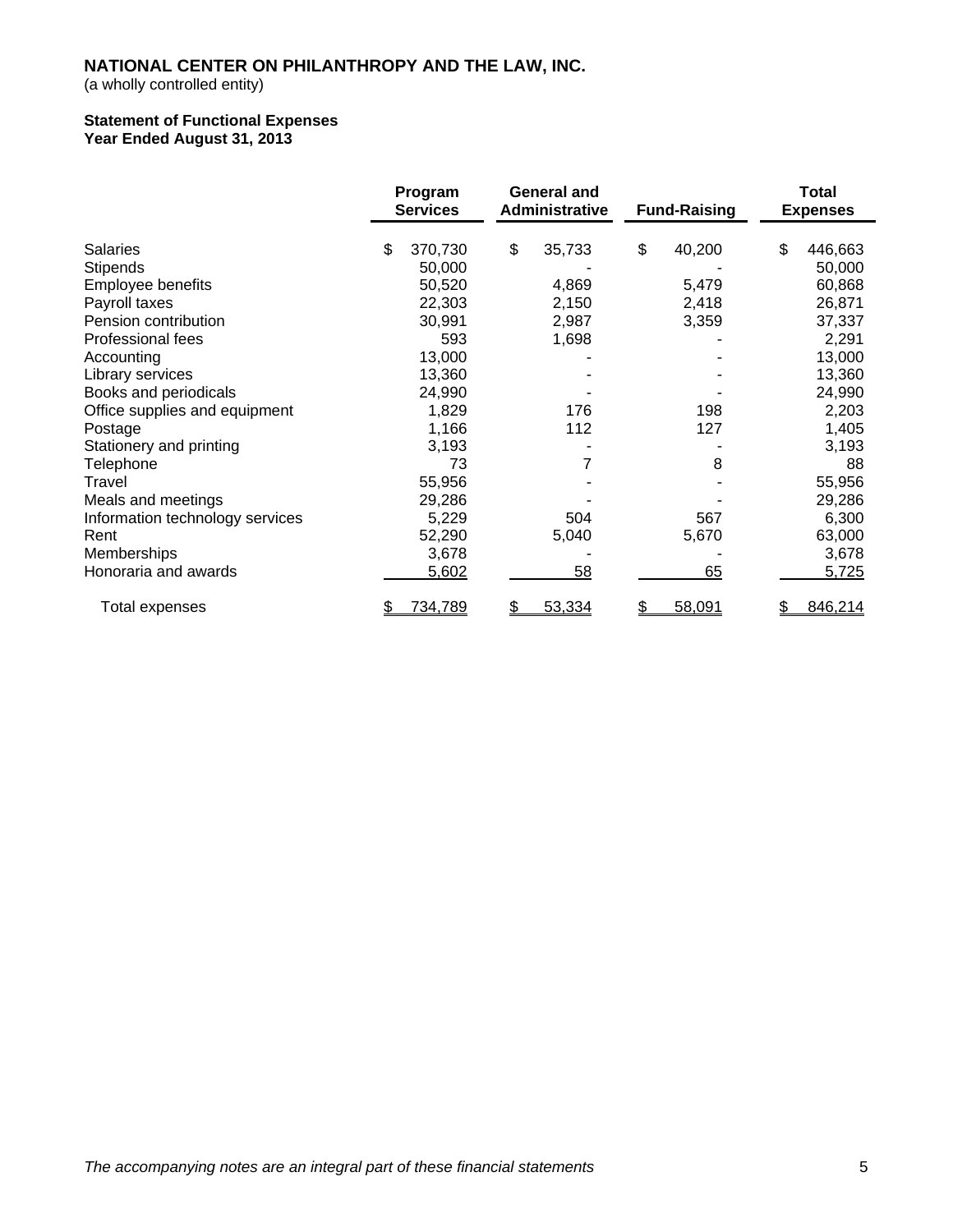(a wholly controlled entity)

## **Statements of Cash Flows**

|                                                                                                                                                                           | Year Ended August 31,    |                                    |  |  |
|---------------------------------------------------------------------------------------------------------------------------------------------------------------------------|--------------------------|------------------------------------|--|--|
|                                                                                                                                                                           | 2014                     | 2013                               |  |  |
| Cash flows from operating activities:<br>Change in net assets<br>Adjustments to reconcile change in net assets to net cash (used in)<br>provided by operating activities: | \$<br>269,162            | \$<br>144,062                      |  |  |
| Unrealized gains on investments<br>Realized gains on sales of investments<br>Changes in contributions receivable, net                                                     | (25, 238)<br>(485, 607)  | (292, 740)<br>(99, 814)<br>300,000 |  |  |
| Net cash (used in) provided by operating activities                                                                                                                       | (241, 683)               | 51,508                             |  |  |
| Cash flows from investing activities:<br>Purchases of investments<br>Proceeds from sales of investments                                                                   | (1,464,028)<br>1,384,623 | (539, 144)<br>637,322              |  |  |
| Net cash (used in) provided by investing activities                                                                                                                       | (79, 405)                | 98,178                             |  |  |
| Net change in cash held by New York University<br>Cash held by New York University at beginning of year                                                                   | (321,088)<br>495,924     | 149,686<br>346,238                 |  |  |
| Cash held by New York University at end of year                                                                                                                           | 174.836                  | 495,924<br>\$                      |  |  |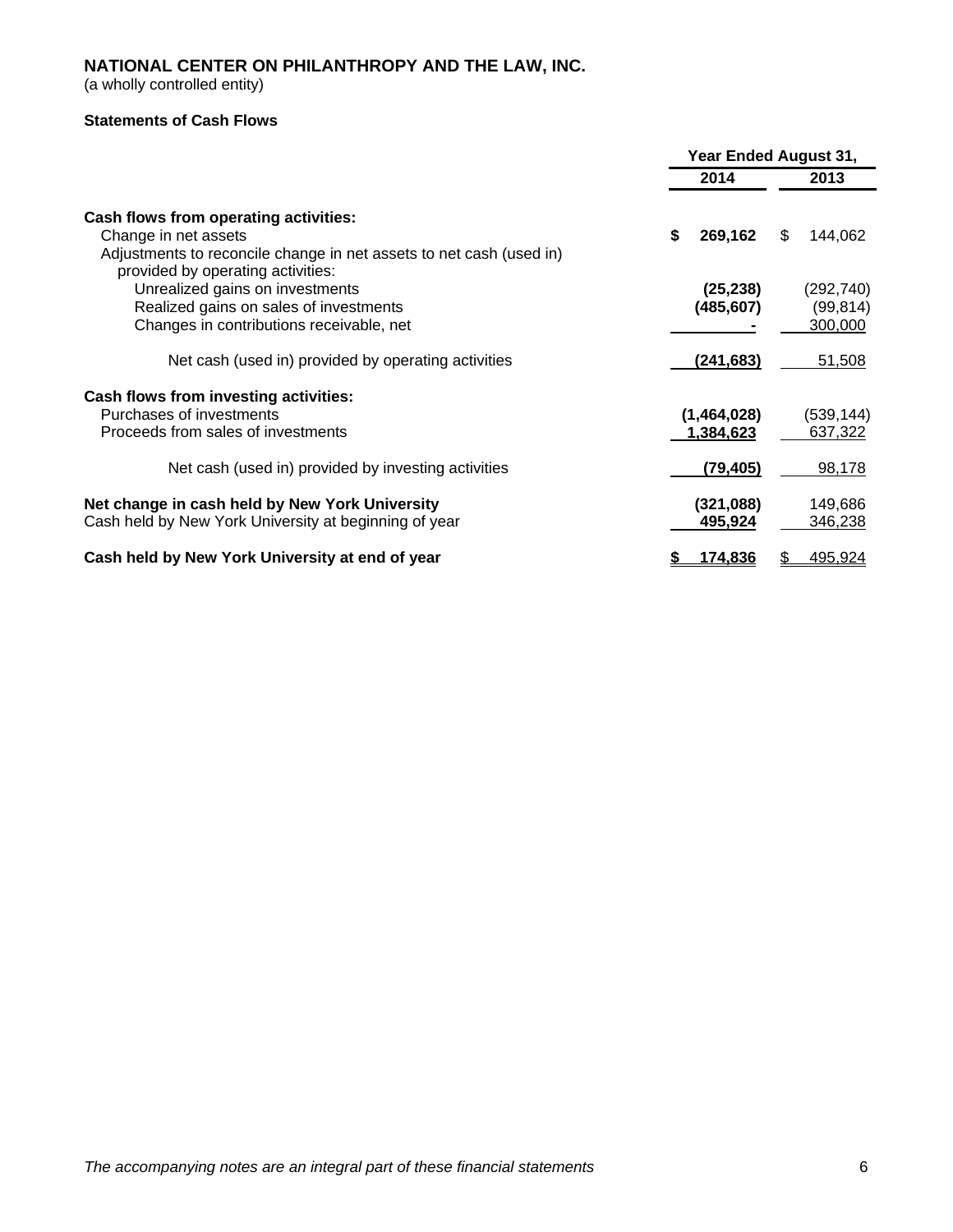(a wholly controlled entity)

**Notes to Financial Statements August 31, 2014 and 2013** 

## **NOTE A - ORGANIZATION AND SUMMARY OF SIGNIFICANT ACCOUNTING POLICIES**

## **[1] Organization:**

The National Center for Philanthropy and the Law, Inc. (the Center) was incorporated in New York in July 1996. The Center operates exclusively for charitable and educational purposes, including the promotion, encouragement, and sponsorship of study, research, and other educational activities in the area of philanthropy and the law. The Center achieves its purpose by (i) conducting or supporting activities for the benefit of New York University (the "University"), (ii) performing various functions of the University, and (iii) carrying out the purposes of the University. Members of the Board of Directors of the Center are appointed by the New York University School of Law Foundation, and, accordingly, the Center is a wholly controlled entity of the University.

As a wholly controlled entity of the University, the Center has been determined by the Internal Revenue Service to qualify as a Type I supporting organization under Section 509(a)(3) of the Internal Revenue Code of 1986, as amended (the "Code"), is exempt under 501(c)(3) of the Code from federal income taxes, and has been classified as an organization that is not a private foundation under Section 509(a) of the Code. In addition, the Center is exempt from state and local income taxes under comparable laws. The Center qualifies for the maximum charitable contribution deduction by donors.

## **[2] Basis of accounting:**

The accompanying financial statements of the Center have been prepared using the accrual basis of accounting and conform to accounting principles generally accepted in the United States of America as applicable to not-for-profit entities.

#### **[3] Cash and cash equivalents:**

Cash and cash equivalents include all highly-liquid debt instruments with a maturity of three months or less when purchased. The Center's cash is held by the University in one of its operating accounts.

#### **[4] Functional allocation of expenses:**

The costs of providing the various programs and supporting services have been summarized on a functional basis in the accompanying statements of activities. Accordingly, certain costs have been allocated among the programs and supporting services in reasonable ratios determined by management.

#### **[5] Use of estimates:**

The preparation of financial statements in conformity with generally accepted accounting principles requires management to make estimates and assumptions that affect the reported amount of assets, liabilities, revenues, and expenses. Actual results could differ from those estimates.

#### **[6] Investments:**

Investments are comprised of mutual funds and a money market fund. The multi-asset mutual fund consists of underlying investments with readily determinable fair values such as global stocks and commodities. Additionally, the Center invests in debt-based mutual funds, which are reported at fair value in the accompanying statements of financial position.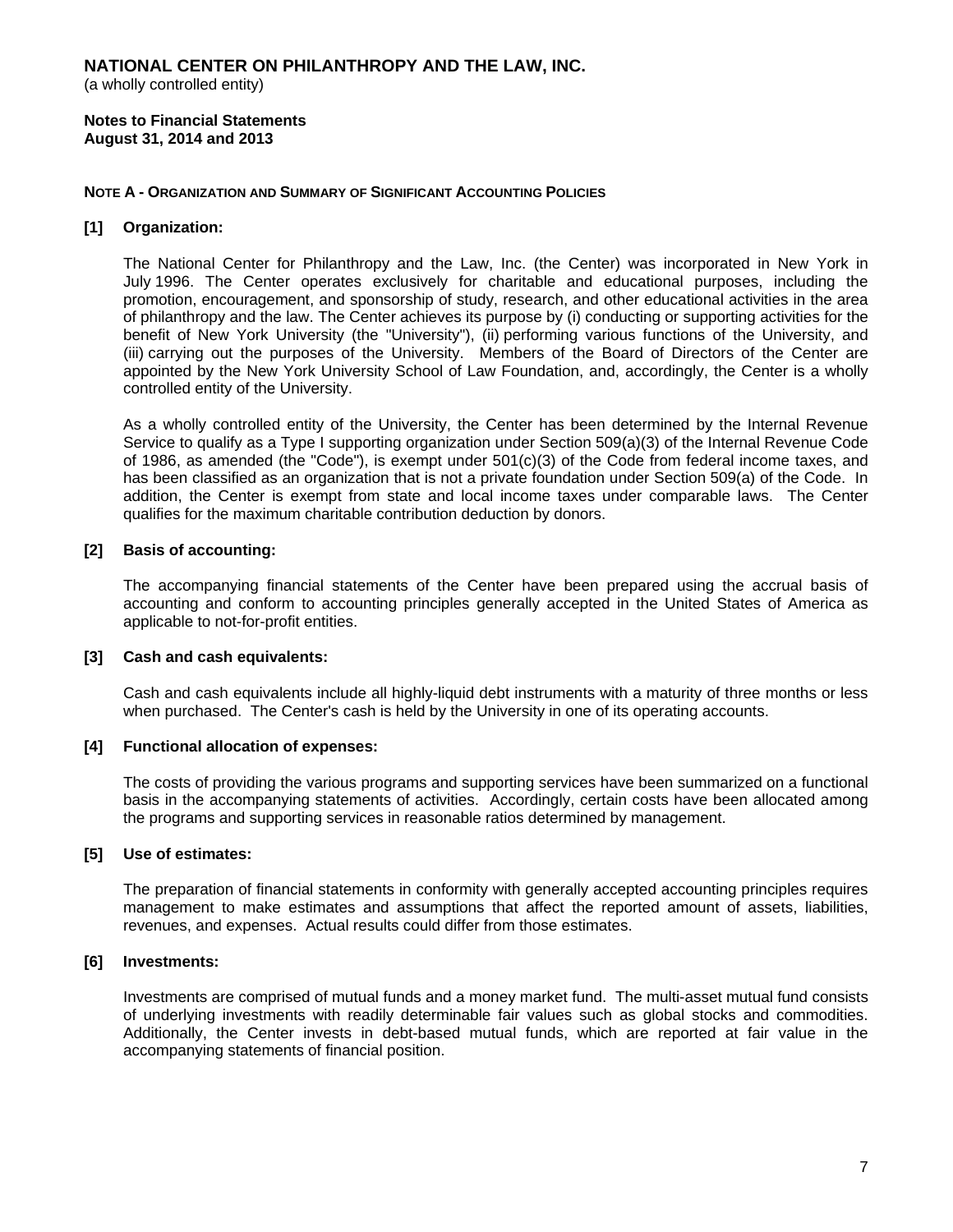(a wholly controlled entity)

#### **Notes to Financial Statements August 31, 2014 and 2013**

## **NOTE A - ORGANIZATION AND SUMMARY OF SIGNIFICANT ACCOUNTING POLICIES (CONTINUED)**

#### **[7] Net assets:**

#### *(i) Unrestricted:*

Unrestricted net assets are the remaining net assets of the Center that are used to carry out the Center's mission and are not subject to donor restrictions.

#### *(ii) Temporarily restricted:*

Temporarily restricted net assets represent those resources that are subject to the requirements of the New York Prudent Management of Institutional Funds Act ("NYPMIFA") and the use of which has been restricted by donors to specific purposes and/or the passage of time. When a donor restriction expires, that is, when a stipulated time restriction ends, a purpose restriction is accomplished, or funds are appropriated through an action of the Board of Directors, temporarily restricted net assets are reclassified as unrestricted net assets and reported in the accompanying statements of activities as net assets released from restrictions.

#### *(iii) Permanently restricted:*

Permanently restricted net assets include gifts, pledges, trusts, and gains explicitly required by donors to be retained in perpetuity, while allowing the use of the investment return for general or specific purpose, in accordance with donor provisions. Under the terms of NYPMIFA, those earnings are classified as temporarily restricted in the accompanying statements of activities, pending appropriation by the Board of Directors.

#### **[8] Revenue recognition:**

#### Contributions:

Unconditional promises to contribute to the Center are recognized as revenue in the period the promise is received. Contributions receivable not expected to be collected within a year are reported at their discounted present values.

#### **[9] Income taxes:**

The Center is subject to the provisions of the Financial Accounting Standards Board's Accounting Standards Codification ("ASC") Topic 740-10-05 relating to accounting and reporting for uncertainty in income taxes. Because of the Center's general tax-exempt status, management believes that ASC Topic 740-10-05 has not had, and is not anticipated to have, a material impact on the Center's financial statements.

The annual compliance filings of the Center are subject to examination by the Internal Revenue Service, as well as by state and local authorities, generally for three years after they are submitted.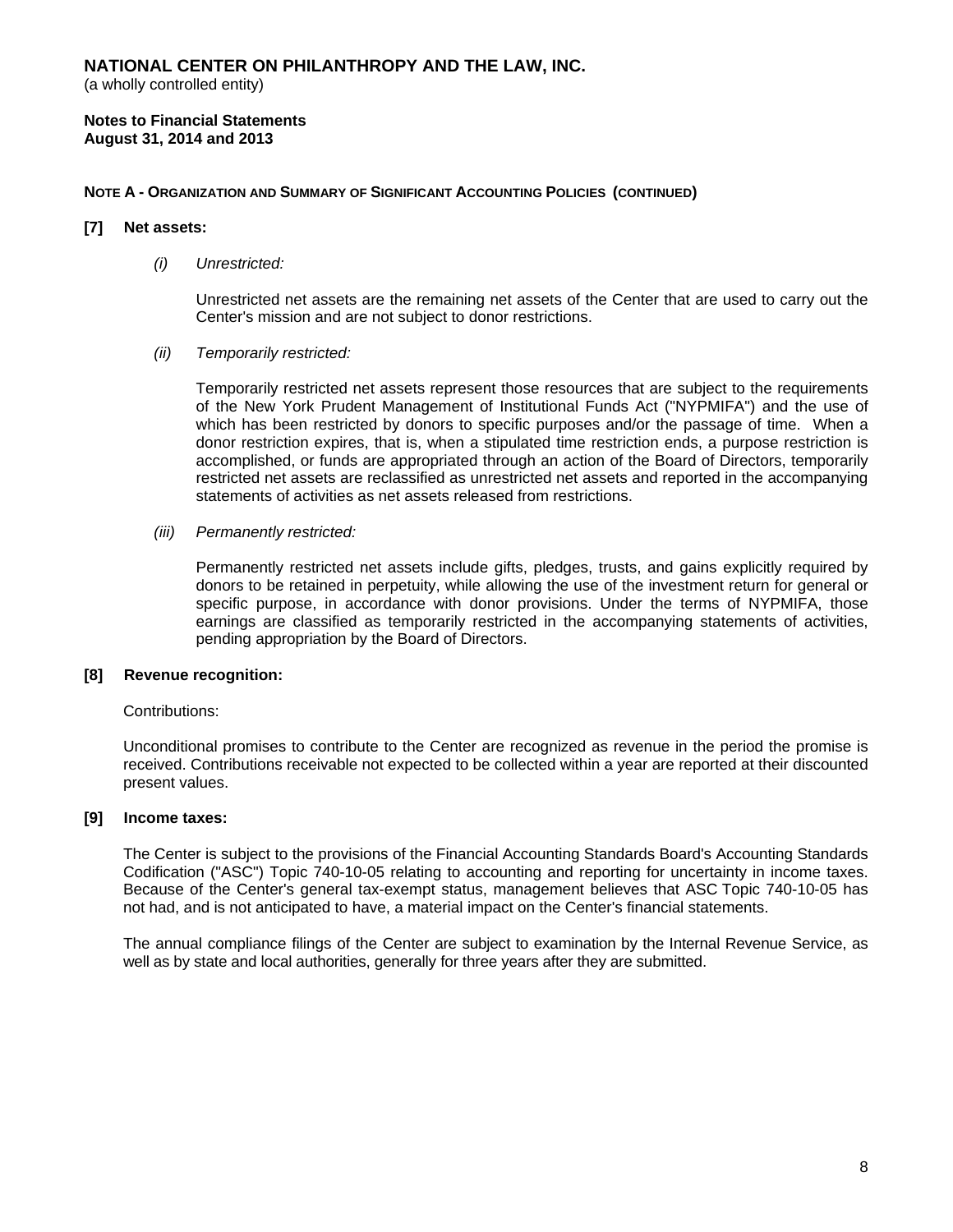(a wholly controlled entity)

## **Notes to Financial Statements August 31, 2014 and 2013**

## **NOTE B - INVESTMENTS**

At each fiscal year-end, investments at fair value consisted of the following:

|                                    | August 31,           |                    |  |  |
|------------------------------------|----------------------|--------------------|--|--|
|                                    | 2014                 | 2013               |  |  |
| Money-market funds<br>Mutual funds | 174,974<br>6,454,316 | 4,213<br>6.034.827 |  |  |
|                                    | 6.629.290            | 6.039.040          |  |  |

For each fiscal year, investment earnings consisted of the following:

|                                                              | Year Ended August 31,             |                                    |  |  |  |
|--------------------------------------------------------------|-----------------------------------|------------------------------------|--|--|--|
|                                                              | 2014                              | 2013                               |  |  |  |
| Interest and dividends<br>Realized gains<br>Unrealized gains | \$<br>81,103<br>485,607<br>25,238 | \$<br>124,822<br>99,814<br>292.740 |  |  |  |
|                                                              | 591,948                           | 517,376                            |  |  |  |
| Investment fees                                              | (2, 564)                          | (1.698)                            |  |  |  |
| Net investment income                                        | 589.384                           | 515.678                            |  |  |  |

Authoritative guidance for fair-value measurements, ASC Topic 820, *Fair Value Measurements and Disclosures,*  establishes a hierarchy of valuation methodologies based on the extent to which asset valuations are observable in the marketplace. The following describes the hierarchy of methodologies used to measure fair value of investments:

Fair value for Level 1 is based on quoted prices in actively traded markets that the Center has the ability to access for identical assets. Market price data is generally obtained from exchange or dealer markets. The Center does not adjust the quoted price for such assets.

Fair value for Level 2 is based on quoted prices for instruments similar to those held by the Center in actively traded markets, quoted prices for identical instruments held by the Center in markets that are not actively traded and model-based valuation techniques for which all significant assumptions are observable in the market or can be corroborated by observable market data. Inputs are obtained from various sources, including market participants, dealers and brokers.

Fair value for Level 3 is based on valuation techniques used to assess prices that are unobservable, as the assets trade infrequently or not at all.

The Center's investments at August 31, 2014 and 2013 were all considered to be in Level 1. During fiscal-years 2014 and 2013, there were no transfers among Levels 1, 2, or 3.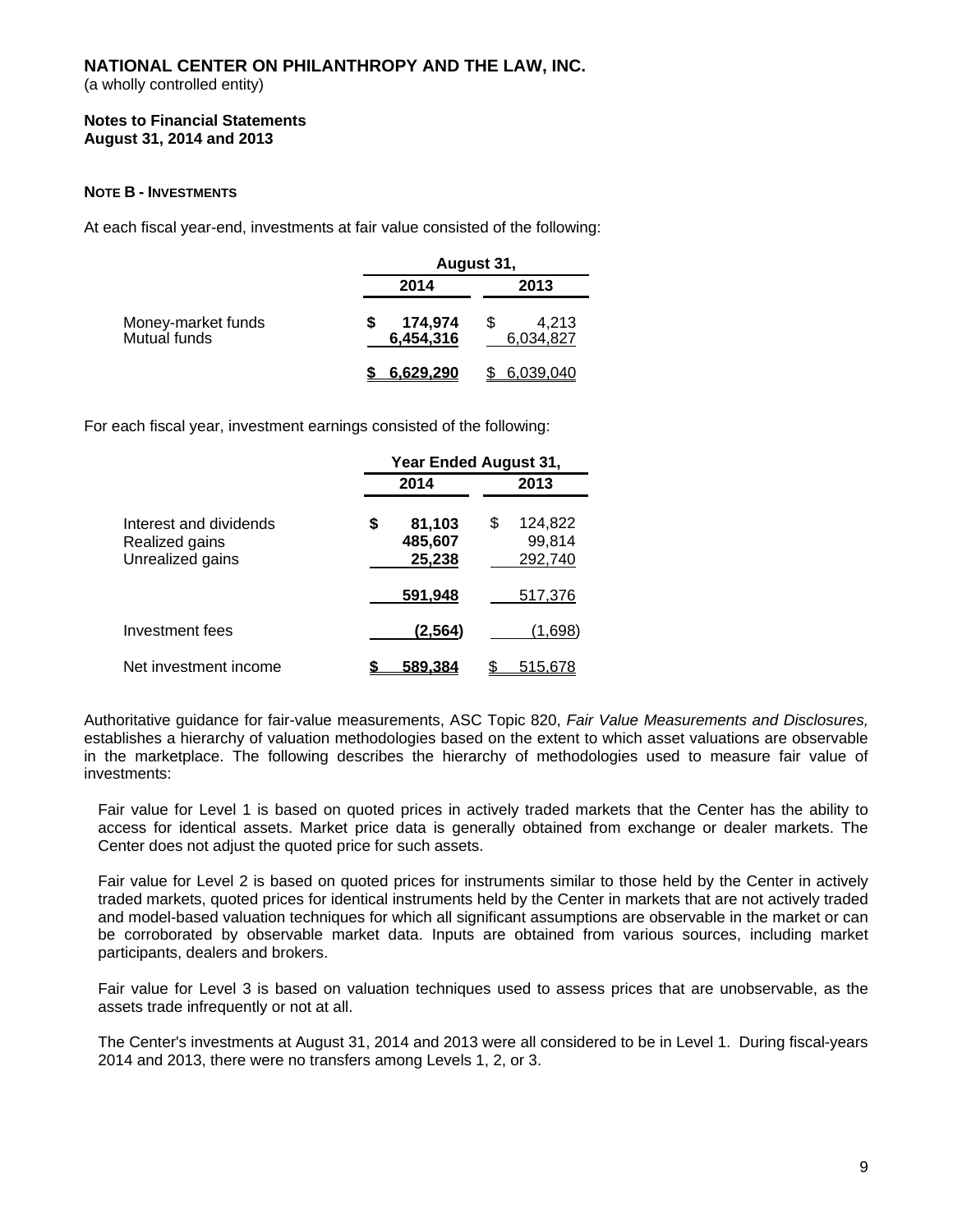(a wholly controlled entity)

**Notes to Financial Statements August 31, 2014 and 2013** 

## **NOTE C - RETIREMENT PLAN**

The employees of the University who are affiliated with the Center participate in an Internal Revenue Service Section 403(b) defined-contribution plan with the University. Pension costs charged to operations were \$41,263 and \$37,337 for fiscal-years 2014 and 2013, respectively.

## **NOTE D - STIPENDS**

Each year the Center selects candidates for two different fellowship positions. The cost of their salaries, as well as their travel for the interview process, is covered by the Center. During fiscal-year 2014, the expense for the two fellowships was \$94,000. During fiscal-year 2013, a law firm covered the cost of one of the fellowships, and therefore, although both positions were filled, the expense for the Center was only \$50,000.

## **NOTE E - RELATED-PARTY TRANSACTIONS**

The Center rents a furnished office from the University, as well as utilizes various services of the University's Center of Law, including library resources and computer technology. The Center reimburses the University for the costs of the office and related services, as well as for the compensation of Center employees who are paid directly by the University. The University also provides the Center with some immaterial administrative support. In addition, the Center receives financial support from the University, based on a matching agreement, the amount of which was \$290,000 and \$270,000 during fiscal-years 2014 and 2013, respectively and which is included as other income in the accompanying statements of activities.

#### **NOTE F - TEMPORARILY RESTRICTED NET ASSETS**

At each fiscal year-end, temporarily restricted net assets were associated with the following:

|                                             | August 31,  |         |  |  |
|---------------------------------------------|-------------|---------|--|--|
|                                             | 2014        | 2013    |  |  |
| Scholarships and fellowships                | 80,661<br>S | 82,596  |  |  |
| Conferences                                 | 143,018     | 159,356 |  |  |
| Scientific, literary, and education efforts | 8,752       | 102.729 |  |  |
| Professorship                               | 66,814      |         |  |  |
| <b>Time restrictions</b>                    | 39,898      | 131,689 |  |  |
|                                             | 339.143     | 476.370 |  |  |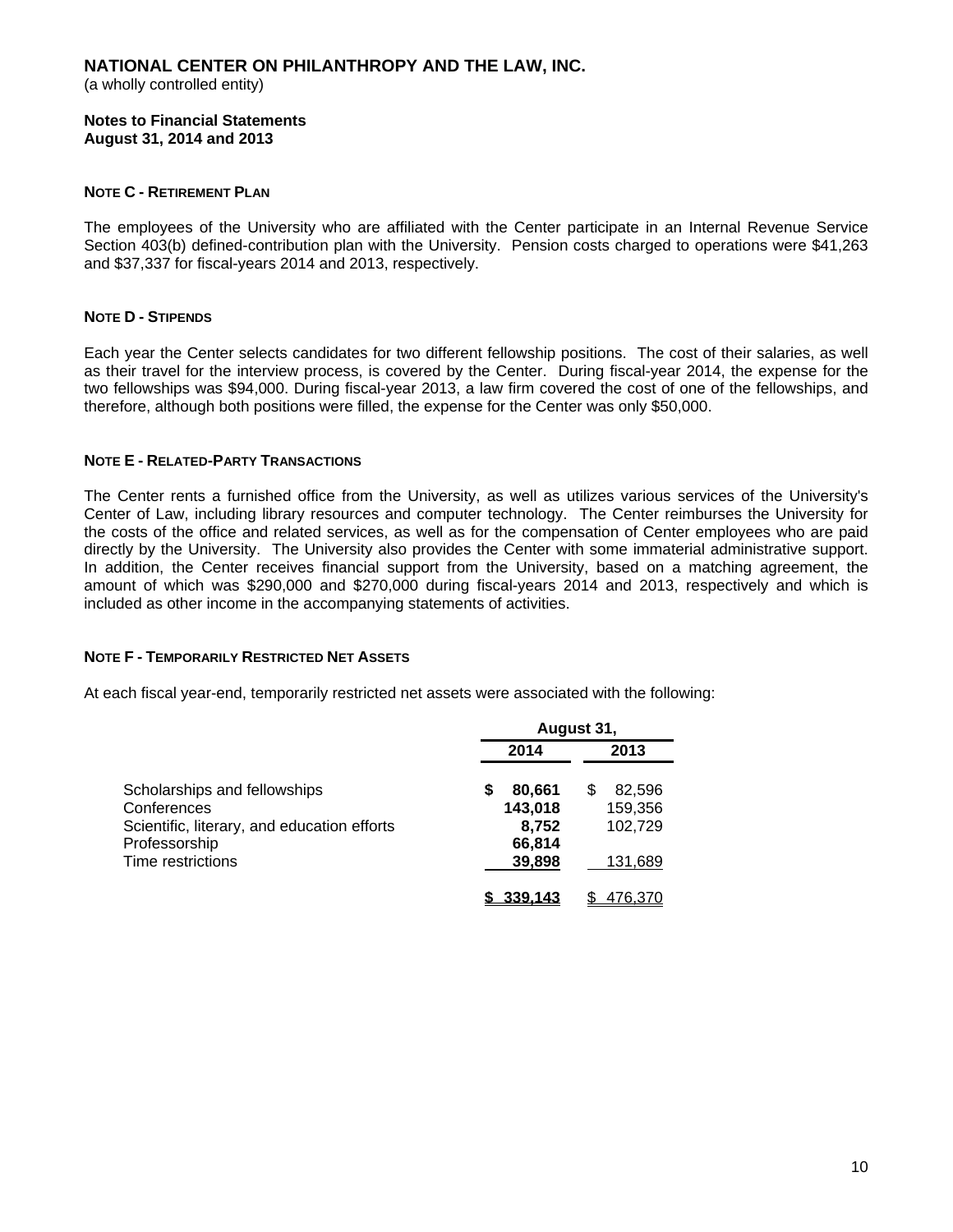(a wholly controlled entity)

#### **Notes to Financial Statements August 31, 2014 and 2013**

## **NOTE F - TEMPORARILY RESTRICTED NET ASSETS (CONTINUED)**

During each fiscal year, net assets released from restrictions as the result of satisfying donor restrictions were as follows:

|                                                                                                                                                                               | August 31,                                             |                                                          |  |  |
|-------------------------------------------------------------------------------------------------------------------------------------------------------------------------------|--------------------------------------------------------|----------------------------------------------------------|--|--|
|                                                                                                                                                                               | 2014                                                   | 2013                                                     |  |  |
| Program restrictions satisfied:<br>Scholarships and fellowships<br>Conferences<br>Scientific, literary, and education efforts<br>Professorship<br>Time restrictions satisfied | \$<br>71,935<br>46,338<br>93,977<br>120,762<br>161.791 | \$.<br>47.000<br>37,341<br>147,494<br>165,879<br>134,384 |  |  |
| Recovery of funds with deficiencies                                                                                                                                           | 494,803<br>22,460                                      | 532,098<br>27,991<br>560.089                             |  |  |

## **NOTE G - ENDOWMENT**

#### **[1] The endowment:**

The Center's endowment consists entirely of donor-restricted funds, of which \$2,000,000 was established for the purpose of a professorship and the balance was established to fund general activities. The Center does not have any funds designated by the Board of Directors to function as endowment.

## **[2] Interpretation of relevant law:**

The terms of NYPMIFA are applicable to the Center. NYPMIFA principally addresses (i) the management and investment of all of a not-for-profit entity's "institutional funds" (which are mainly the financial assets of the entity and which exclude programmatic assets such as buildings or operating facilities), and (ii) the appropriations by the governing board of earnings derived from both donor-restricted and board-designated endowment funds. In essence, NYPMIFA requires all of the financial resources of the entity to be used in a "prudent" fashion, with the express approval and action of the governing board. The Board of Directors continues to adhere to NYPMIFA's requirements.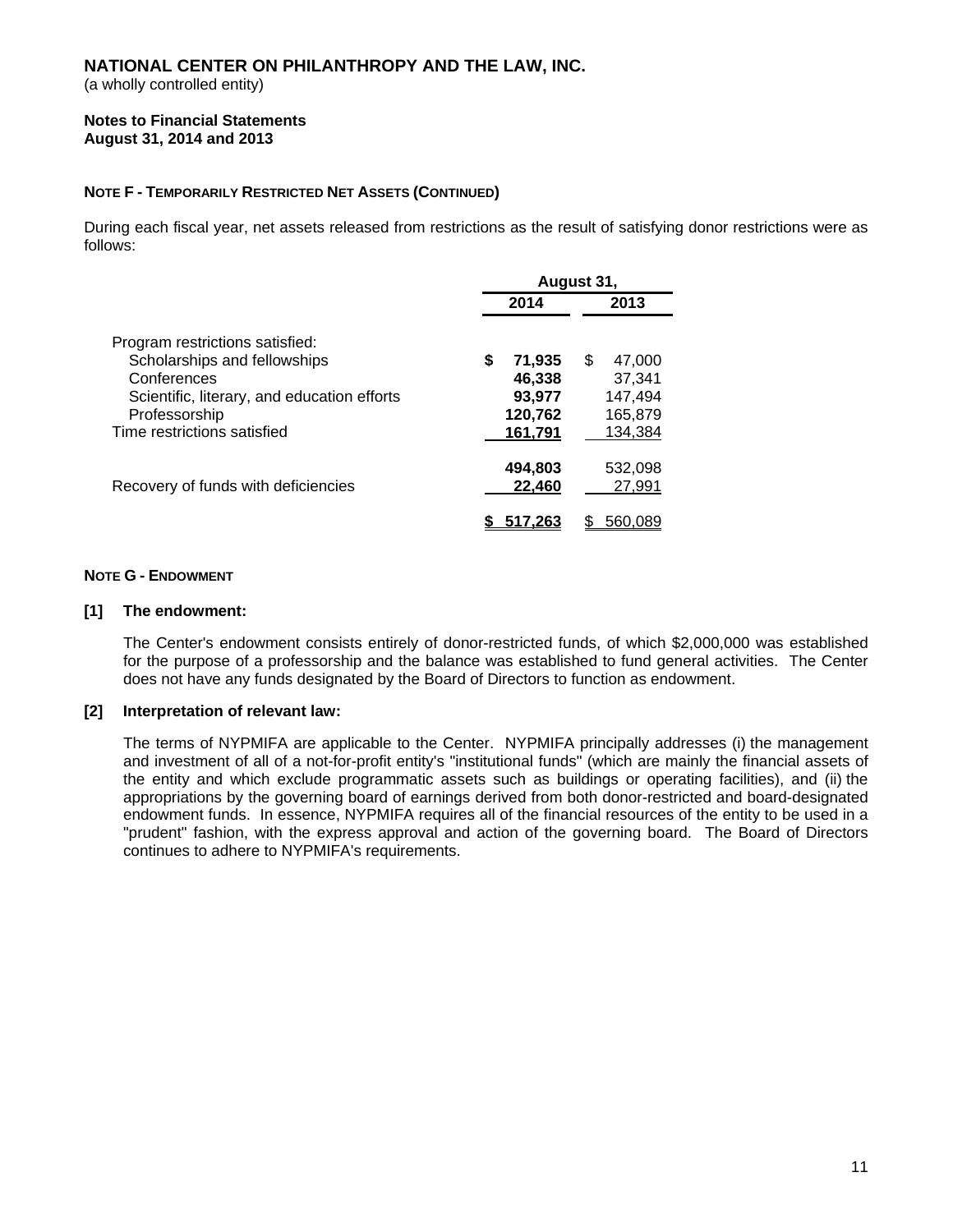(a wholly controlled entity)

#### **Notes to Financial Statements August 31, 2014 and 2013**

## **NOTE G - ENDOWMENT (CONTINUED)**

## **[3] Changes in endowment net assets:**

|                                                                                          | Year Ended August 31, 2014 |                                  |                                  |                   |  |
|------------------------------------------------------------------------------------------|----------------------------|----------------------------------|----------------------------------|-------------------|--|
|                                                                                          | <b>Unrestricted</b>        | Temporarily<br><b>Restricted</b> | Permanently<br><b>Restricted</b> | Total             |  |
| Endowment net assets and the earnings<br>thereon, beginning of the fiscal year           | (22, 460)                  | S                                | \$2,285,400                      | \$2,262,940       |  |
| Investment return:<br>Investment earnings<br>Net appreciation (realized and unrealized)  |                            | 28,777<br>181,259                |                                  | 28,777<br>181,259 |  |
| Total investment return                                                                  |                            | 210,036                          |                                  | 210,036           |  |
| Appropriation of endowment assets for expenditure<br>Recovery of funds with deficiencies | 22,460                     | (120,762)<br>(22, 460)           |                                  | (120, 762)        |  |
| Endowment net assets and the earnings<br>thereon, end of the fiscal year                 |                            | 66.814                           | 2.285.400                        | 2.352.214         |  |

|                                                                                          | Year Ended August 31, 2013 |                     |    |                                         |                                         |                   |
|------------------------------------------------------------------------------------------|----------------------------|---------------------|----|-----------------------------------------|-----------------------------------------|-------------------|
|                                                                                          |                            | <b>Unrestricted</b> |    | <b>Temporarily</b><br><b>Restricted</b> | <b>Permanently</b><br><b>Restricted</b> | Total             |
| Endowment net assets and the earnings<br>thereon, beginning of the fiscal year           |                            | (50, 451)           | \$ |                                         | \$2,285,400                             | \$2,234,949       |
| Investment return:<br>Investment earnings<br>Net appreciation (realized and unrealized)  |                            |                     |    | 46.773<br>147,097                       |                                         | 46,773<br>147,097 |
| Total investment return                                                                  |                            |                     |    | 193,870                                 |                                         | 193,870           |
| Appropriation of endowment assets for expenditure<br>Recovery of funds with deficiencies |                            | 27,991              |    | (165,879)<br>(27, 991)                  |                                         | (165,879)         |
| Endowment net assets and the earnings<br>thereon, end of the fiscal year                 |                            | (22, 460)           |    |                                         | \$2.285.400                             | \$ 2,262,940      |